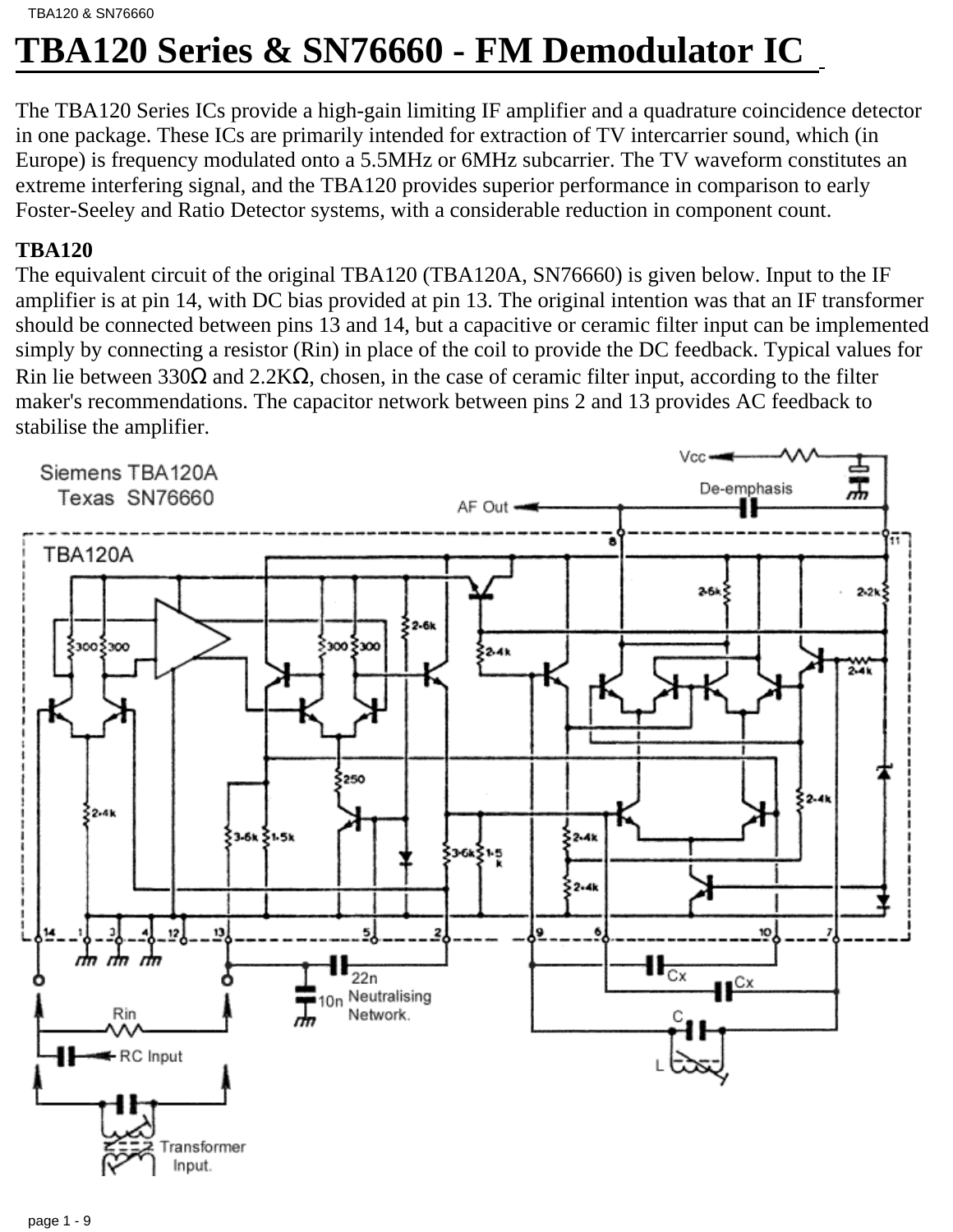

The FM demodulator simply requires an LC resonator and a pair of feedback capacitors  $(Cx)$ . For 5.5 or 6MHz FM systems, the recommended value for  $Cx$  is  $50pF$ , but for lower frequencies a larger value is required. A value of 1nF gives satisfactory NBFM performance at both 455KHz and 100KHz. Manufacturers tend not to quote maximum operating speed, but there seems to be no reason why the IC should not also work (as a wideband FM detector) at 10.7MHz.

The output at pin 8 follows the familiar S-curve characteristic of FM discriminators. The figure below shows a typical S-curve, plotted against a notional IF bandpass characteristic. The actual shape of the IF bandpass plateau is of little importance, since limiting of the IF amplifier occurs with about 30µV input and the system is effectively immune to amplitude fluctuations. The DC component swings about a nominal 7V (for the recommended  $Vec = 12V$ ), and can be used, in conjunction with a bridge circuit, to provide a centre-zero tuning meter. Note however, that the DC level drifts with chip temperature, and temperature compensation of the bridge is required if the tuning meter needs to be calibrated on zero within 15 minutes of switch-on.



Television and Broadcast FM systems use HF pre-emphasis in transmission and subsequent de-emphasis in the receiver. The de-emphasis capacitor is placed across the nominal 2.6K output load resistor; ie., between pins 8 and 11, or between pin 8 and ground. For a TV system, the required time constant (t=CR) is 50µS, giving a de-emphasis capacitor value of 19.2nF, or 22nF in practice. Note however, that in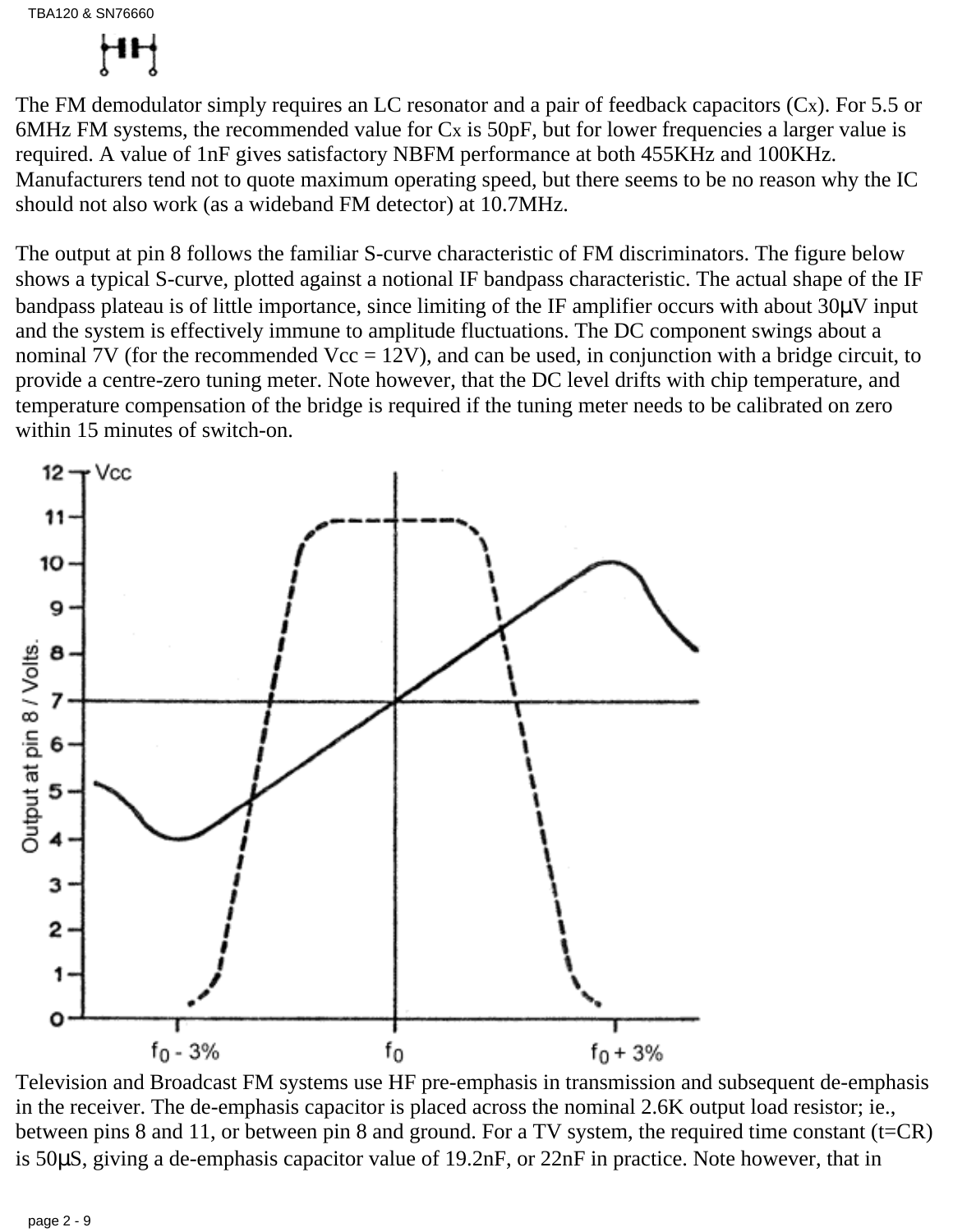#### TBA120 & SN76660

subsequent revisions of the TBA120, the audio output impedance has been changed, and the capacitor must be changed accordingly. For 4KHz bandwidth communication systems, the de-emphasis capacitor is irrelevant, and is left in situ to facilitate removal of IF components from the audio output.

The slope of the S-curve depends on the LC ratio and Q of the quadrature circuit resonator. Manufacturers tend not to publish data on this subject, but for NBFM systems the following have been found to work well: From ref. 1; at  $455KHz$ ,  $C = 10nF$ ,  $L = 50$  turns on a  $3/16"$  dia former with slug, gives 200mV audio for 3KHz deviation. From the author's work; at  $100KHz$ ,  $C = 18nF$ ,  $L = 130$  turns pile-wound 32swg on a 3/16" former with slug, gives approx. 1.9V rms for 3KHz deviation. In the example circuits to follow, note that some designers have placed a resistor across the LC circuit to moderate the Q.

### **TBA120S**

The equivalent circuit of the TBA120S, with suitable external components for 5.5MHz use, is shown below. The TBA120S provides additional functionality over the TBA120, in the form of a 12V (nominal) zenner diode at pin 12, an audio amplifier at pins 4 and 3, a remote AF gain control input at pin 5, and internal 50pF quadrature feedback capacitors across pins 9 and 10 and pins 6 and 7. External capacitors can, of course, be added to make the demodulator work at low frequencies as before.

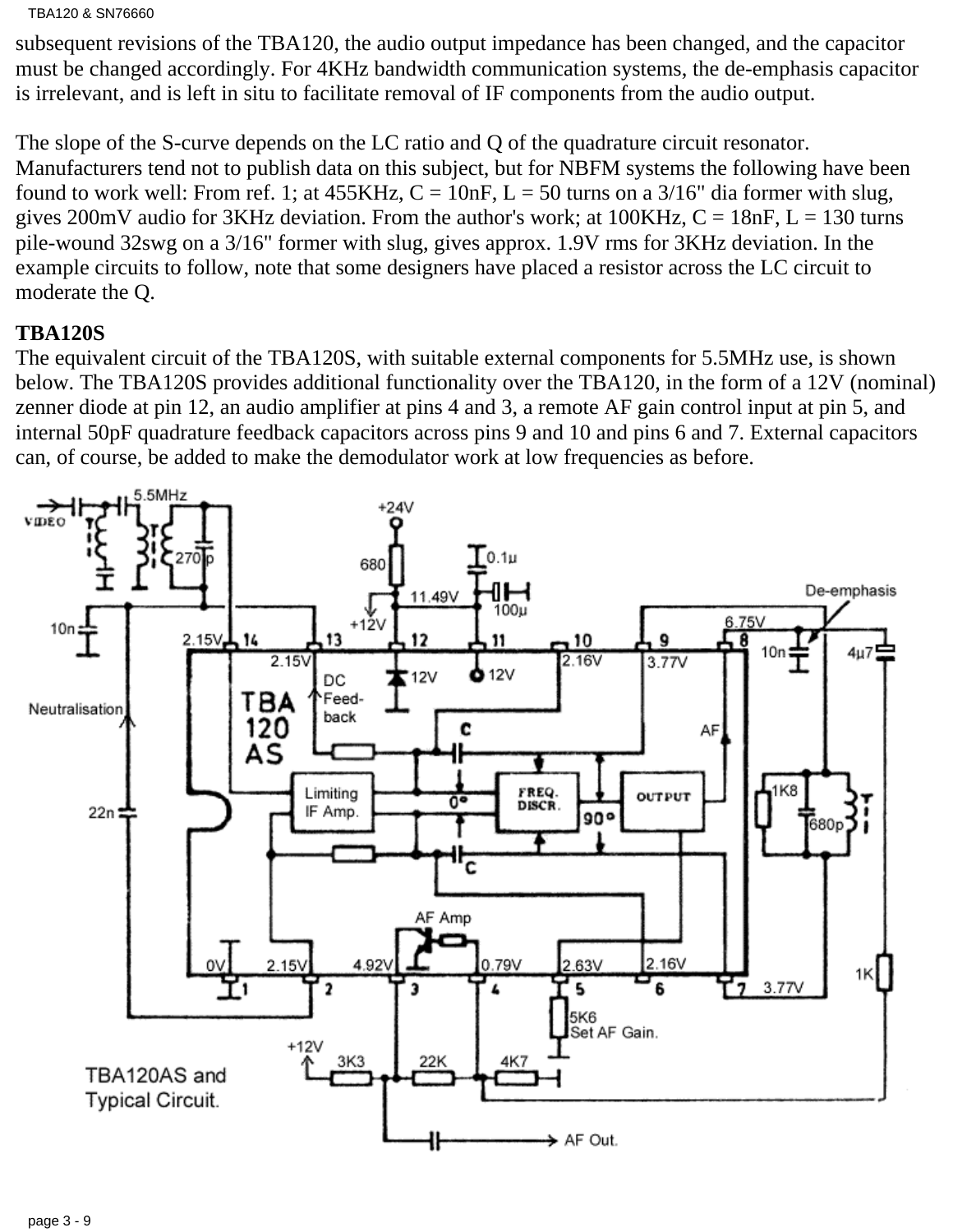TBA120 & SN76660

TBA120S Specifications :

| Supply Voltage Range                                                                        | 6 - 18V                         |
|---------------------------------------------------------------------------------------------|---------------------------------|
| <b>Input Limiting Voltage</b><br>$\vert$ f=5.5MHz, $\Delta$ f= $\pm$ 50KHz, fmod=1KHz, Q=45 | $<$ 60μV, 30μV typ              |
| $AF$ Gain control range (pin 5)                                                             | $\vert$ >70dB. 75dB typ $\vert$ |

Some TBA120S circuit examples are shown below:

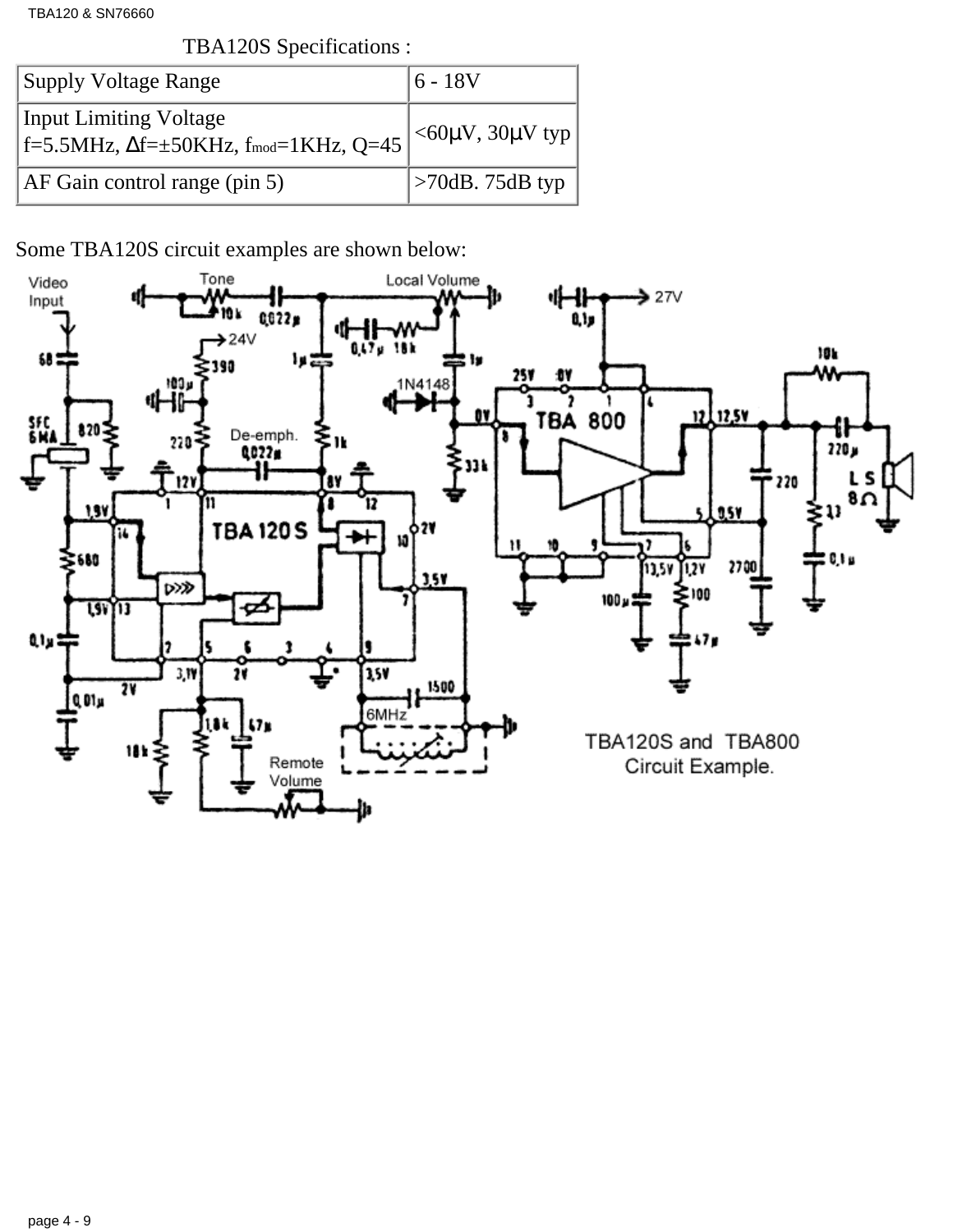

# **TBA120U**

The TBA120U is the currently available version. In this IC, the remote gain control facility has been considerably improved, voltage regulation has been incorporated into the main circuit and pin 12 has become a fixed level audio output, and pin 3 has become an auxiliary AF input (for VCR sound). Its IF and demodulator functionality, and adaptability for LF use, is otherwise unchanged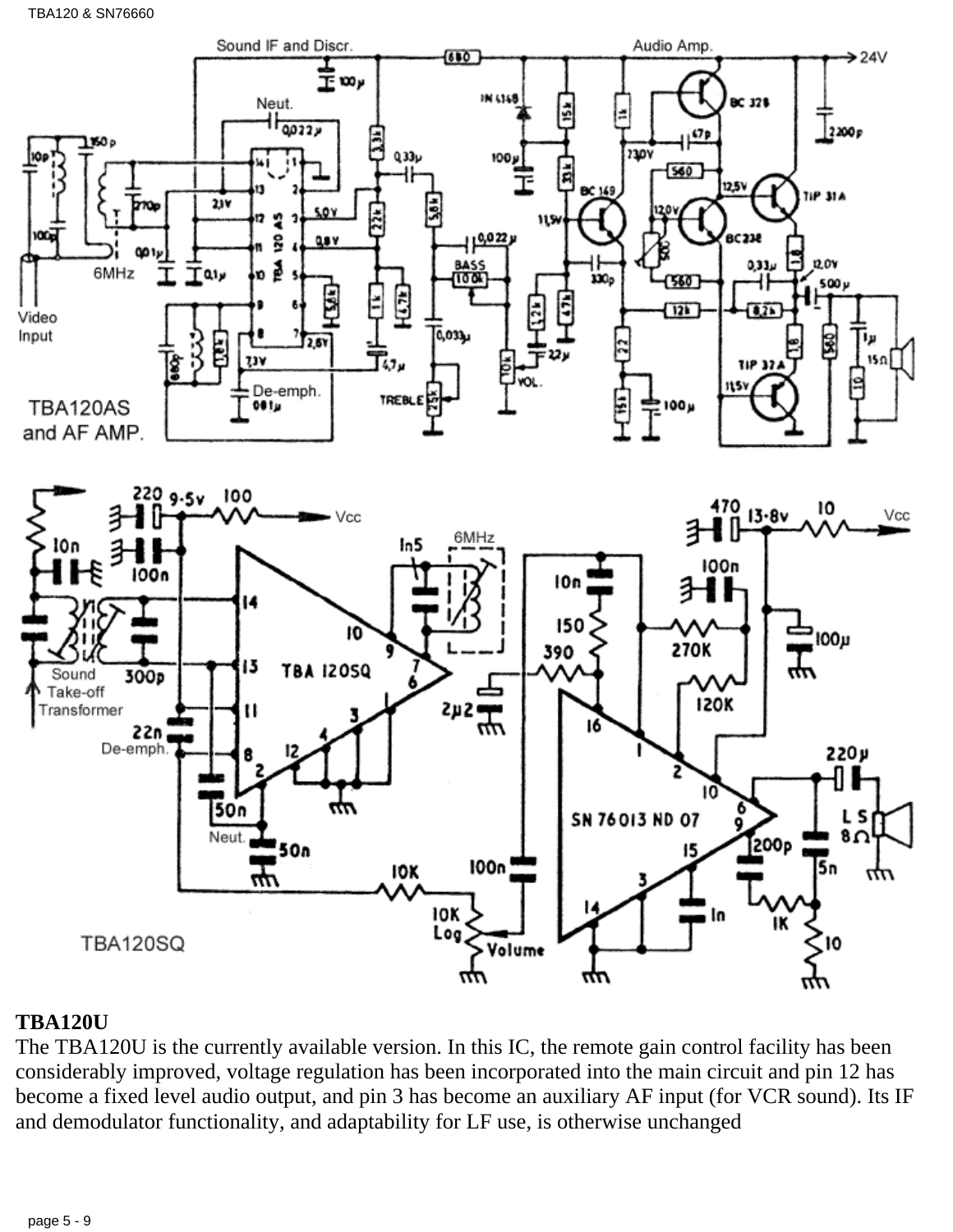

TBA120U Specifications:

| Supply voltage (pin 11)           | 10 - 18V. Rec. 12V.                       |
|-----------------------------------|-------------------------------------------|
| Supply current                    | $13.5mA$ typ.                             |
| IF Voltage gain (5.5MHz)          | 68dB typ.                                 |
| Input Limiting threshold          | $<$ 60 $\mu$ V. 30 $\mu$ V typ.           |
| IF input impedance:               | $40K\Omega/4.5pF$ typ.                    |
| Bypass resistor (pin 13 - 14)     | $1KΩ$ max.                                |
| AM Suppression (50KHz deviation): | $>50$ dB. 60dB typ.                       |
| AF output for 50KHz deviation:    | $1.2V$ rms (pin 8)<br>$1.0V$ rms (pin 12) |
| Output impedance:                 | $1KΩ$ nom. (pins 8 & 12)                  |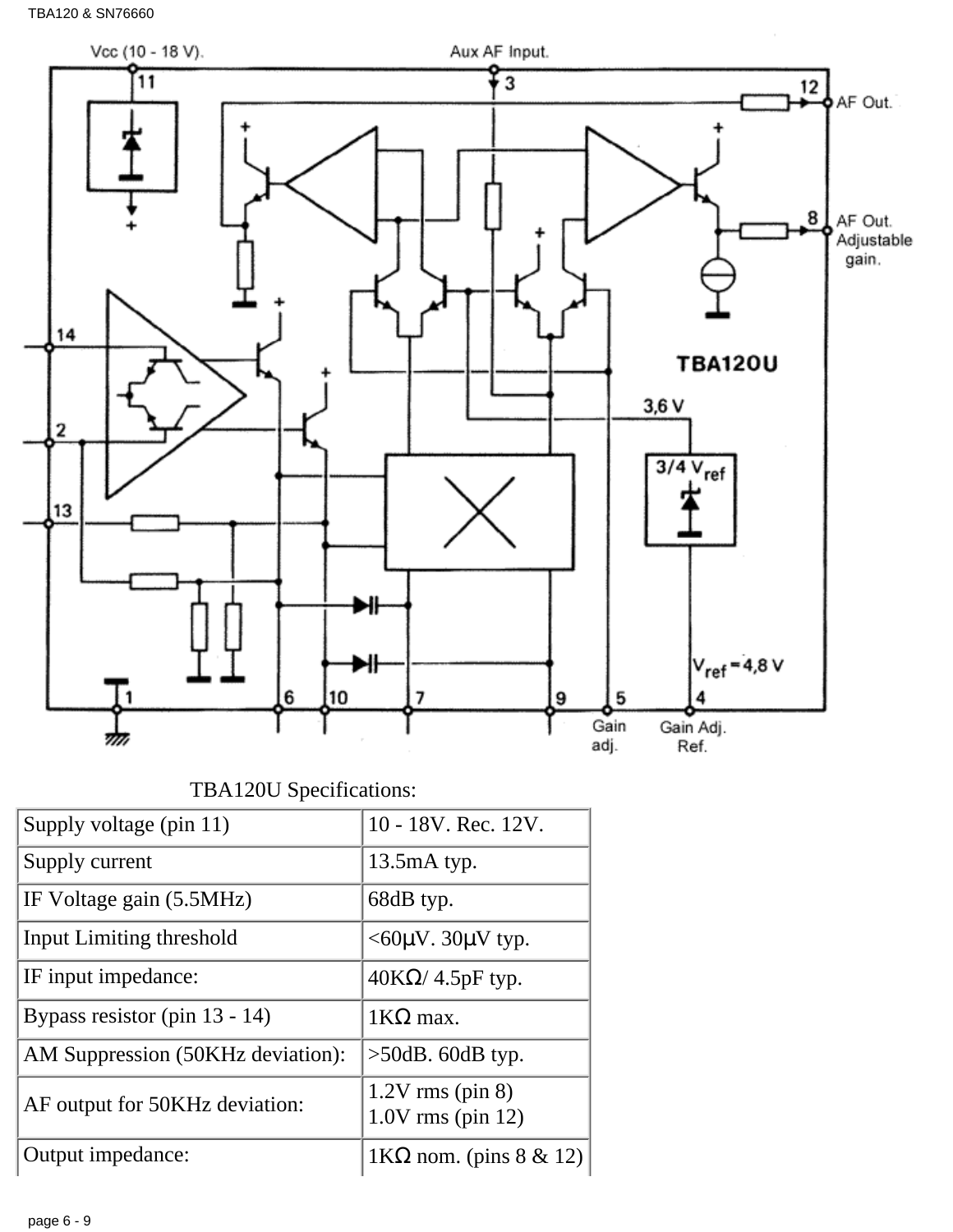TBA120 & SN76660

| Supply rejection                                      | 30dB (pin 12)<br>35dB (pin 8) typ. |
|-------------------------------------------------------|------------------------------------|
| Gain Adjustment resistor (pins $4 - 5$ ) 1 to 10 KQ   |                                    |
| Gain control range                                    | $>70$ dB, typ. 85dB.               |
| Distortion (50KHz deviation, $Q=20$ )                 | $1\%$ typ.                         |
| Voltage gain, pin 3 - pin 8 (R5-1=20K)   $7.5 \times$ |                                    |

Application circuitry for the TBA120U is given below. Both pins 12 and 8 require de-emphasis capacitors, the values shown being for 50µS. Pins 4 and 5 must be joined together when the remote volume adjustment facility is not used.



#### **TBA120T**

The TBA120T is a version optimised for ceramic input filter and ceramic resonator in the quadrature circuit. The Differences between the TBA120T and TBA120U are shown in the figure below. Note that the TBA120T has an internal 800Ω bypass resistor between pins 13 and 14, and a 500Ω resistor between pins 7 and 9; the latter Q reducing resistor making this IC a poor (but not unworkable) choice if an LC resonator is to be used.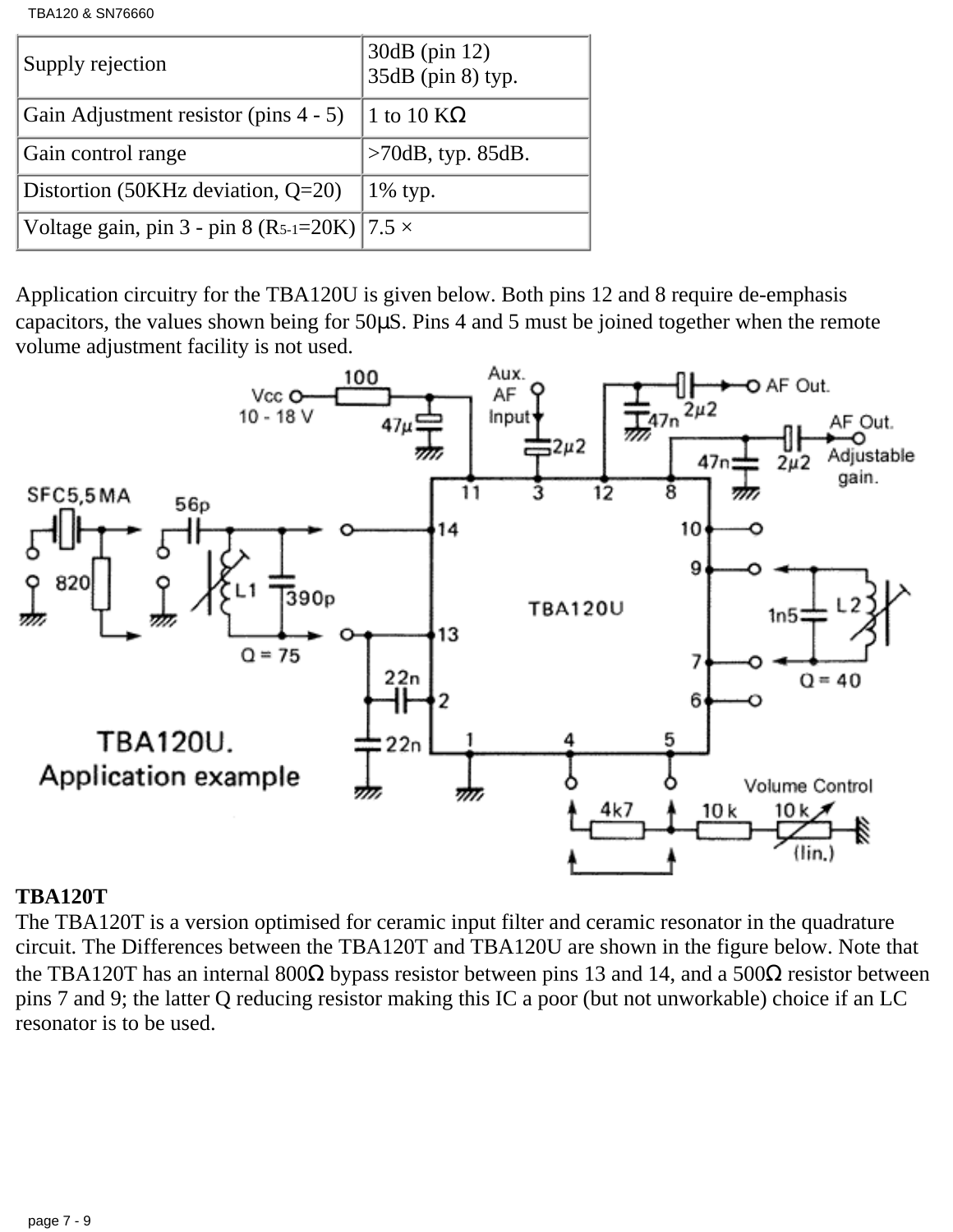